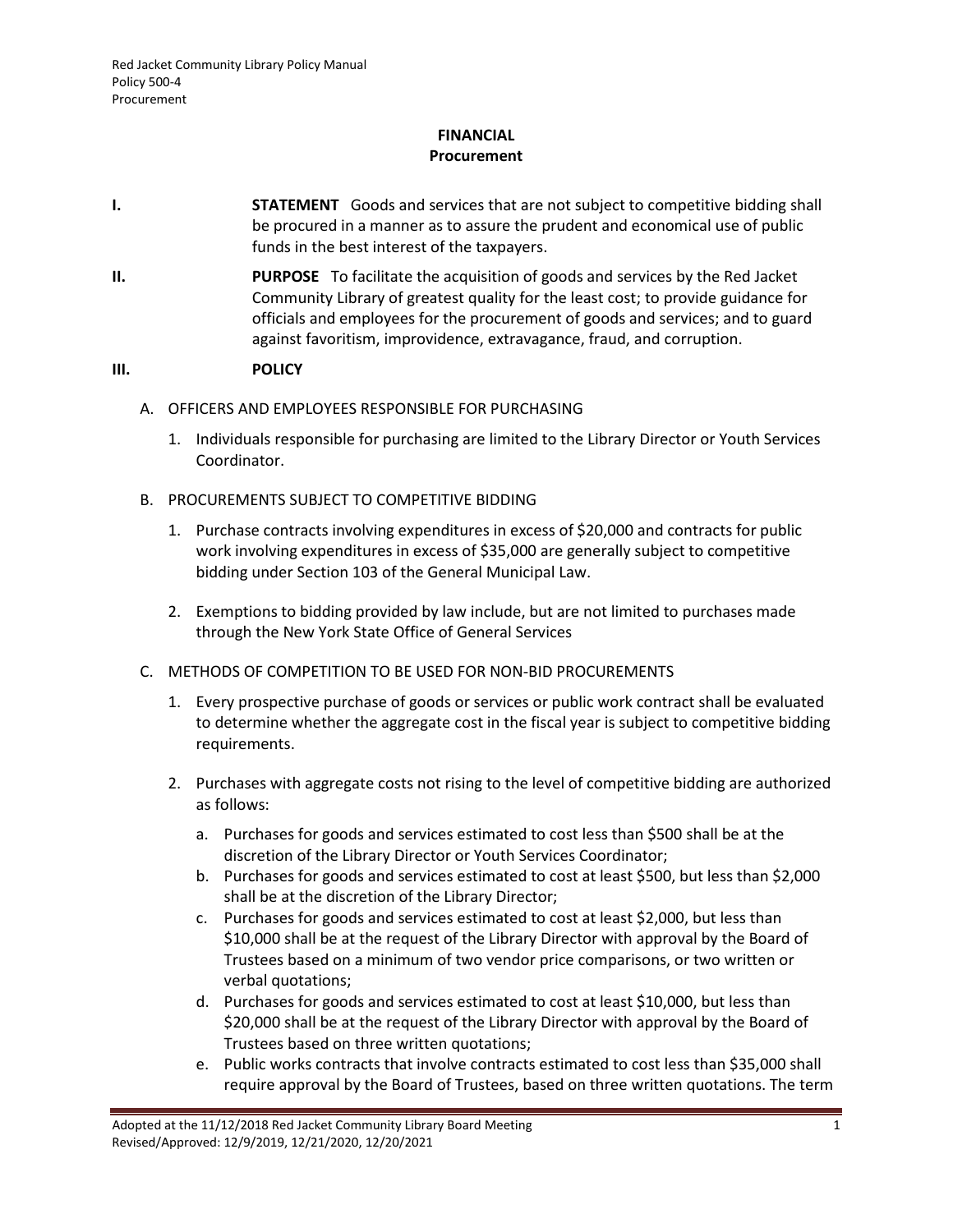"public works" would apply to those contracts or projects involving labor or both material and labor where labor is a substantial component, 50% or more, of the cost. Paying prevailing wages in accordance with New York State Department of Labor shall be required for public works projects. Acceptable quotations must include prevailing wage schedules provided by New York State.

- f. Public work projects related to any alteration of the facility owned by the Manchester-Shortsville Central School District shall be recommended by the Library Director to the Board of Trustees only after consultation with the Facilities Committee and the Superintendent of Schools.
- 3. A good faith effort shall be made to obtain the required number of price comparisons or quotations. If the purchaser is unable to obtain the required number of price comparisons or quotations, the Library Director shall establish any other method of procurement that furthers the purposes of General Municipal Law, section 104-b. In no event shall the failure to obtain quotations impede procurement of needed goods and services.
- D. AWARDS TO OTHER THAN THE LOWEST BIDDER
	- 1. Circumstances under which any purchase contract may not be made to the lowest responsible dollar offeror include, but are not limited to the following:
		- a. Delivery of goods or services are outside the time frame or conditions established by the Library;
		- b. Terms of payment are disadvantageous to the Library, i.e., full payment before commencement of work or delivery of goods;
		- c. Full compliance with specifications of goods or services as set forth by the Library cannot be met;
		- d. Warranty for goods or services is deemed inadequate by the Library;
		- e. Support services are deemed inadequate by the Library.
- E. EXEMPTIONS FROM WRITTEN QUOTATIONS
	- 1. Alternative methods of competition for goods and services shall be secured by use of either written requests for proposals, verbal quotations, or other methods of procurement except for:
		- a. Procurements made pursuant to General Municipal Law, section 103(3), through county contracts, or section 104, through State contracts, State Finance Law, section 163, Correction Law, sections 184 and 186 (from "preferred sources," including articles manufactured in correctional institutions);
		- b. Purchases from agencies for the blind or severely handicapped;
		- c. Purchases of surplus and secondhand goods from any source;
		- d. Emergency purchases that are purchased immediately, the delay of which may threaten the life, health, and safety or welfare of the staff and/or public;
		- e. Sole source purchases, where a good or service provides a unique benefit to the public, is available from a single supplier, and for which there are no substantial equivalents.
	- 2. When making purchases through the New York State Office of General Services, the Library Director shall verify that a vendor quote is in agreement with State contract prior to ordering.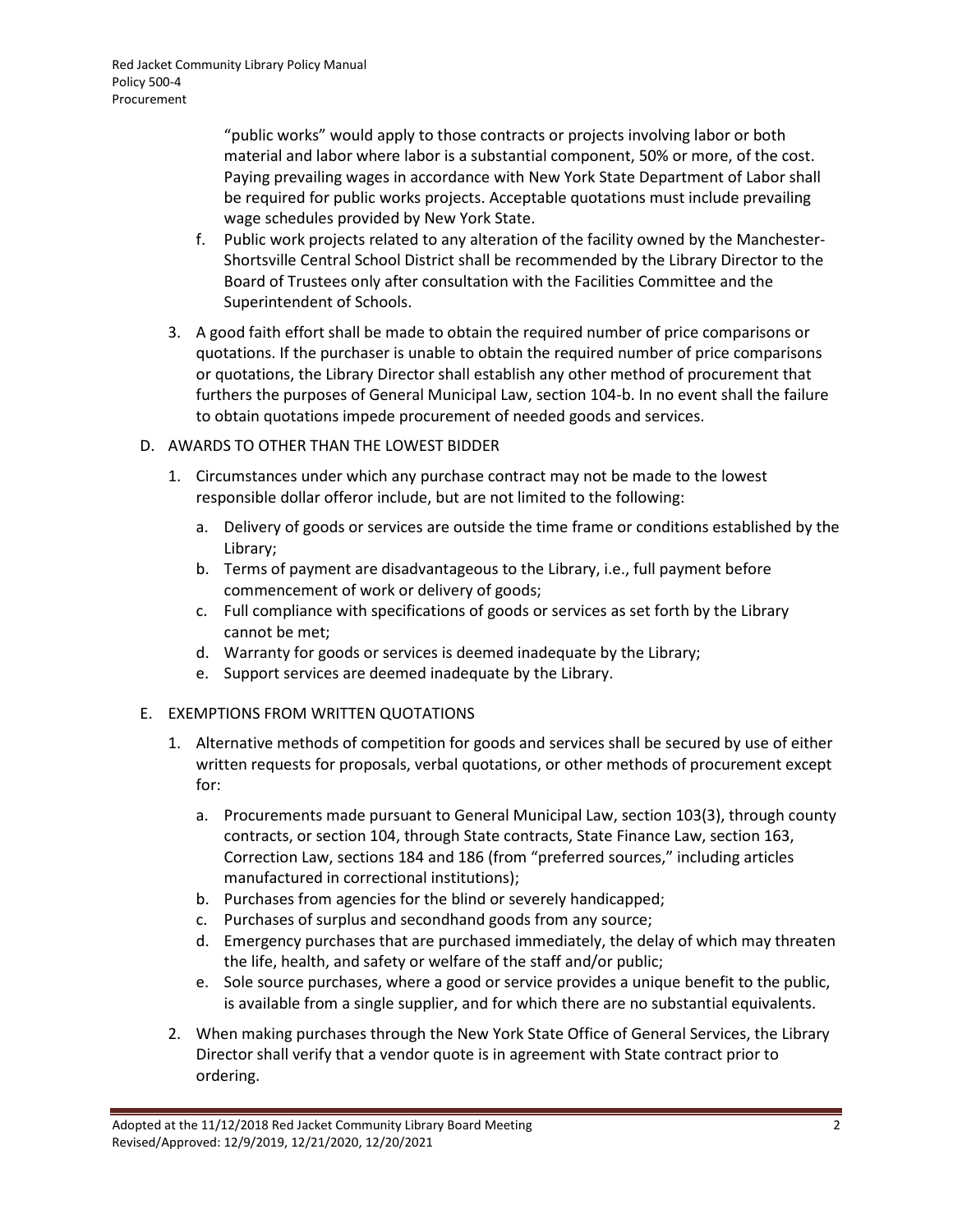### F. LIBRARY MATERIAL EXCEPTED FROM COMPETITION PROCEDURES

- 1. Library material as defined in the Collection Development Policy and purchased from vendors offering volume discounts or vendors offering a State contract discount or national discount program for libraries are exempt from methods of competition procedures found in this policy.
- 2. When selecting a vendor offering discounts for the purchase of library material, consideration shall be given to price, availability, ease of use, promptness of service, cataloging services, and compatibility with the current integrated library system among other factors.

# G. SERVICES EXCEPTED FROM COMPETITION PROCEDURES

- 1. Processes will be used whenever deemed prudent by the Board of Trustees to seek competitive proposals for professional services and insurance coverage.
	- a. Request for proposals (RFPs) will be issued for professional services whenever the Board of Trustees determines that the process will add value and potentially reduce costs for a particular service.
- 2. When procuring professional or technical services requiring special skill, training, or expertise, it may not be in the best interests of the Library to solicit quotations. In these cases, the individual or company must be chosen on accountability, reliability, responsibility, skill, education, training, judgment, integrity, and moral worth. These qualifications are not necessarily found in the individual or company that offers the lowest price and the nature of these services are such that they do not readily lend themselves to competitive procurement procedures.
- 3. Professional or technical services shall include, but not be limited to the following:
	- a. Services of an attorney;
	- b. Services of a certified public accountant;
	- c. Investment management services;
	- d. Printing services involving extensive writing, editing or art work;
	- e. Computer software or programming services for customized programs or services involved in substantial modification and customizing or pre-packaged software.
- 4. In determining whether a service fits into this category, the Library Director shall take into consideration the following guidelines:
	- a. Whether the service is subject to State licensing or testing requirements;
	- b. Whether substantial formal education or training is a necessary prerequisite to the performance of the service; and
	- c. Whether the service requires a personal relationship between the service provider and library officials.

### H. ADEQUATE DOCUMENTATION

1. Written quotations should include dates, description of items or services, price, and name of contact.